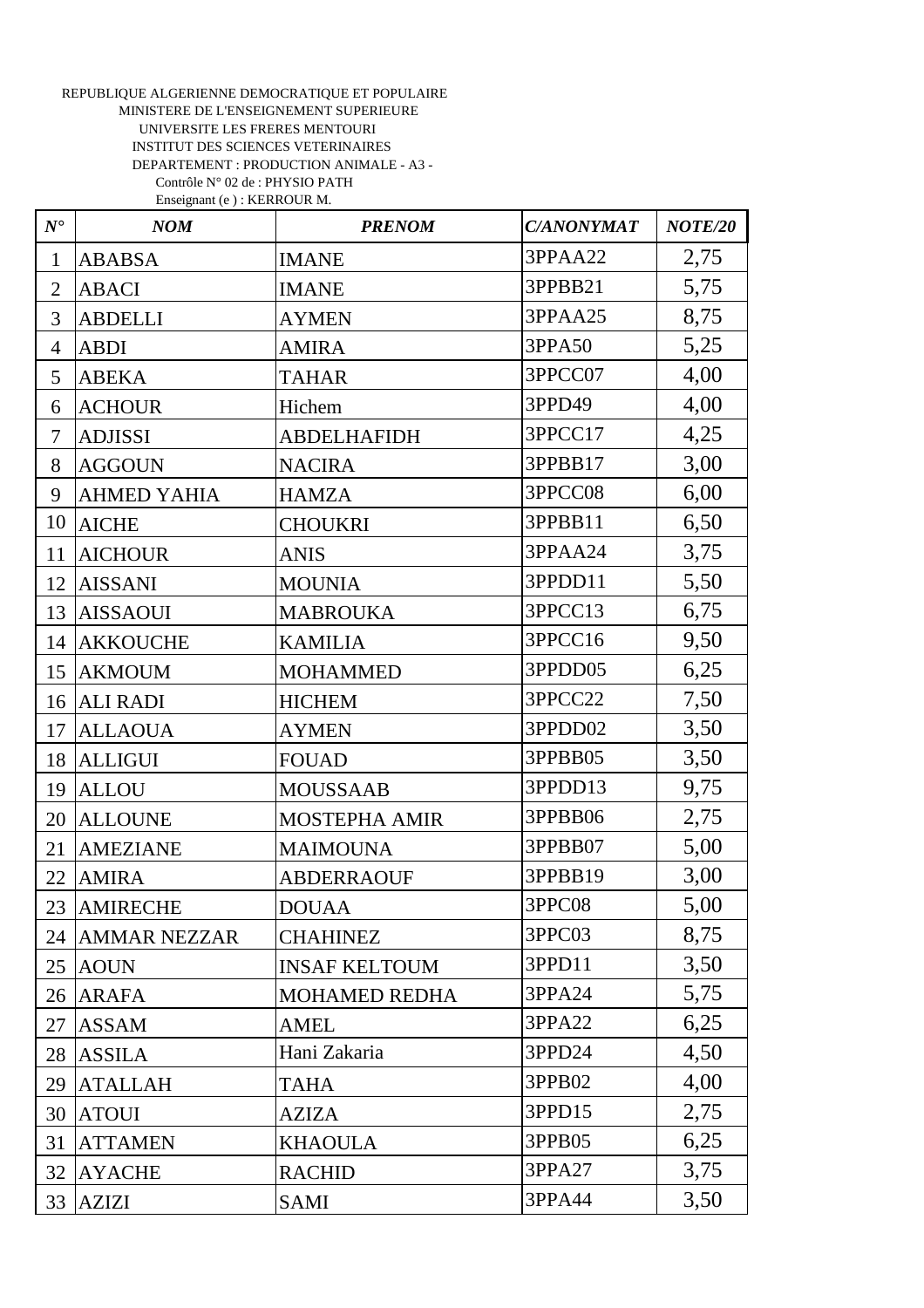| 34 | <b>AZOUZ</b>          | <b>ILYES</b>          | 3PPA28  | 3,25  |
|----|-----------------------|-----------------------|---------|-------|
| 35 | <b>BAIT</b>           | <b>HALLA</b>          | 3PPD03  | 6,25  |
| 36 | <b>BAKHOUCHE</b>      | Chaimaa               | 3PPD07  | 4,00  |
| 37 | <b>BAKIR KHODJA</b>   | Lamine                | 3PPB25  | 4,50  |
| 38 | <b>BARROUHOU</b>      | <b>OUIDED</b>         | 3PPB06  | 4,50  |
| 39 | <b>BEHNAS</b>         | <b>RAYANE</b>         | 3PPD27  | 4,75  |
| 40 | <b>BELABBES</b>       | <b>MOHAMED</b>        | 3PPC23  | 3,50  |
| 44 | <b>BELAGROUZ</b>      | <b>HOUSSEM</b>        | 3PPB14  | 3,75  |
| 41 | <b>BELALTA</b>        | <b>ANIS</b>           | 3PPA35  | 3,50  |
| 42 | <b>BELAMRI</b>        | <b>MOHAMED ISLAM</b>  | 3PPC18  | 6,75  |
| 43 | <b>BELATTAR</b>       | <b>AYYOUB</b>         | 3PPA39  | 5,75  |
| 45 | <b>BELFENDES</b>      | <b>INES</b>           | 3PPC13  | 4,25  |
| 47 | <b>BELGHIT</b>        | <b>AYOUB</b>          | 3PPAA04 | 2,50  |
| 48 | <b>BELGHOUL</b>       | <b>HIBA SELSABILA</b> | 3PPB51  | 4,00  |
| 46 | <b>BELGUESMIA</b>     | <b>KENZA MAYA</b>     | 3PPC54  | 8,00  |
| 49 | <b>BELHADAD</b>       | <b>ANIS</b>           | 3PPD42  | 8,50  |
| 50 | <b>BELHADEF</b>       | <b>ACHRAF AYOUB</b>   | 3PPD46  | 4,75  |
| 51 | <b>BELHADEF</b>       | <b>MEDJEDA</b>        | 3PPAA06 | 3,75  |
| 52 | <b>BELHADRI</b>       | <b>FATIMA ZOHRA</b>   | 3PPD32  | 4,75  |
| 53 | <b>BELKACEMI</b>      | <b>HANANE</b>         | 3PPD37  | 6,25  |
| 54 | <b>BELLAGHMA</b>      | Kheireddine           | 3PPBB04 | 4,75  |
| 55 | <b>BELLIBEL</b>       | <b>FATIMA ZOHRA</b>   | 3PPB53  | 6,00  |
| 56 | <b>BELMEHBOUL</b>     | <b>AYYOUB</b>         | 3PPB46  | 7,50  |
| 57 | <b>BELOUAR</b>        | <b>AMOR</b>           | 3PPD40  | 4,75  |
| 58 | <b>ABDERRAHMEN</b>    | <b>MED YASSER</b>     | 3PPBB01 | 3,25  |
| 69 | <b>BEN HAMZA</b>      | <b>INES</b>           | 3PPB01  | 4,00  |
| 59 | <b>BENABDI</b>        | <b>KHALED</b>         | 3PPB52  | 11,25 |
| 60 | <b>BENABID</b>        | <b>SAFA</b>           | 3PPD34  | 6,50  |
| 61 | <b>BENARIOUA</b>      | <b>KAWTHER</b>        | 3PPB45  | 6,25  |
| 62 | <b>BENASKEUR</b>      | <b>AMIRA</b>          | 3PPCC02 | 5,75  |
| 63 | <b>BENAYOUN</b>       | Abla                  | 3PPD38  | 10,75 |
| 64 | <b>BENDALI HACINE</b> | <b>HIBA</b>           | 3PPAA12 | 5,50  |
| 65 | <b>BENDERRADJI</b>    | <b>ASSALA</b>         | 3PPB49  | 7,75  |
| 66 | <b>BENHACINE</b>      | Amina Nourchene       | 3PPD44  | 5,00  |
| 67 | <b>BENHAMADA</b>      | <b>AISSA</b>          | 3PPAA16 | 7,75  |
| 68 | <b>BENHAMOUDA</b>     | <b>DERAR</b>          | 3PPD30  | 6,75  |
| 70 | <b>BENIS</b>          | <b>NASSIBA</b>        | 3PPB10  | 3,50  |
| 71 | <b>BENKHALIFA</b>     | <b>HICHEM</b>         | 3PPA40  | 6,50  |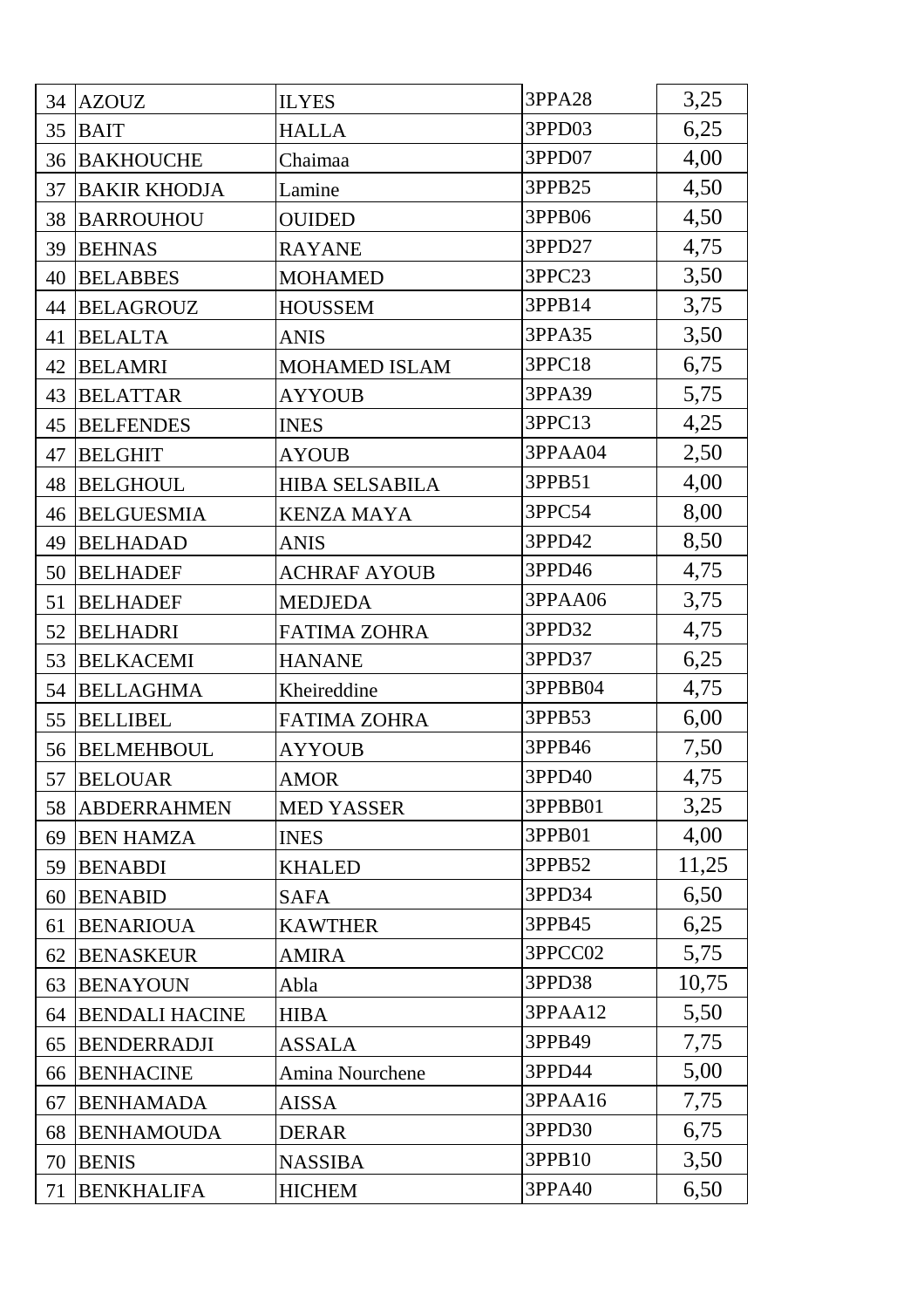| 72 | <b>BENLARIBI</b>   | <b>ANFEL</b>          | 3PPC19  | 3,25  |
|----|--------------------|-----------------------|---------|-------|
| 73 | <b>BENMAKHLOUF</b> | <b>HASSNA AMIRA</b>   | 3PPD18  | 5,00  |
| 74 | <b>BENMECHERI</b>  | <b>SOUFYANE</b>       | 3PPD23  | 6,00  |
| 75 | <b>BENMOUSSA</b>   | <b>DJIHENE</b>        | 3PPB19  | 4,50  |
| 76 | <b>BENMOUSSA</b>   | <b>HALA</b>           | 3PPB03  | 9,00  |
| 77 | <b>BENMOUSSA</b>   | <b>SIF EDDINE</b>     | 3PPA17  | 4,25  |
| 78 | <b>BENNACER</b>    | Abderrahim            | 3PPA30  | 4,25  |
| 79 | <b>BENNIOU</b>     | <b>SARRA</b>          | 3PPD16  | 10,50 |
| 80 | <b>BENSAAD</b>     | <b>CHERIF</b>         | 3PPA26  | 5,75  |
| 81 | <b>BENSAAD</b>     | <b>NIHAD</b>          | 3PPD01  | 7,75  |
| 82 | <b>BENSADI</b>     | <b>LEILA</b>          | 3PPB17  | 4,00  |
| 83 | <b>BENSALEM</b>    | <b>AYA</b>            | 3PPC10  | 7,75  |
| 84 | <b>BENSALEM</b>    | <b>WIDAD</b>          | 3PPA31  | 3,50  |
| 85 | <b>BENSEBTI</b>    | <b>FEYROUZ</b>        | 3PPB07  | 4,50  |
| 86 | <b>BENSLIMANE</b>  | <b>CHOUROUK</b>       | 3PPB12  | 4,50  |
| 87 | <b>BENTAGA</b>     | <b>RAYANE</b>         | 3PPD12  | 3,50  |
| 88 | <b>BENTCHIKOU</b>  | <b>MOHAMED AMINE</b>  | 3PPD04  | 9,25  |
| 89 | <b>BENTOBBAL</b>   | <b>ADLENE</b>         | 3PPB15  | 4,75  |
| 90 | <b>BENYAHYA</b>    | <b>CHEIMA</b>         | 3PPC15  | 7,25  |
| 91 | <b>BENZENIAR</b>   | <b>AYMENE</b>         | 3PPD05  | 7,75  |
| 92 | <b>BENZERARI</b>   | <b>NEDJMA</b>         | 3PPBB31 | 5,00  |
| 93 | <b>BERABEZ</b>     | <b>BILAL</b>          | 3PPDD14 | 6,50  |
| 94 | <b>BERKANE</b>     | <b>KHOULOUD</b>       | 3PPD51  | 5,75  |
| 95 | <b>BERKANI</b>     | <b>BOUTHAINA</b>      | 3PPBB22 | 5,75  |
| 96 | <b>BERKANI</b>     | <b>RAYANE</b>         | 3PPDD16 | 6,25  |
| 97 | <b>BERLAT</b>      | Mohamed lamine        | 3PPBB27 | 3,50  |
| 98 | <b>BERRAMDANI</b>  | YASINE                | 3PPBB29 | 5,50  |
| 99 | <b>BESTAL</b>      | <b>KHAOULA</b>        | 3PPBB25 | 7,00  |
|    | 100 BOUATROUS      | <b>YASMINE</b>        | 3PPCC30 | 6,75  |
|    | 101 BOUCETTA       | <b>ATHAR</b>          |         |       |
|    | 102 BOUCHAMA       | <b>NAIMA</b>          | 3PPD53  | 4,25  |
|    | 103 BOUCHECHE      | Selma                 | 3PPCC27 | 3,50  |
|    | 104 BOUCHELAGHEM   | <b>ABDERRAOUF</b>     | 3PPCC24 | 10,50 |
|    | 105 BOUCHERIKHA    | <b>IBTISSEM</b>       | 3PPAA32 | 6,25  |
|    | 106 BOUDENDOUNA    | <b>MOHAMMED RIDHA</b> | 3PPD55  | 4,50  |
|    | 107 BOUDIA         | <b>WALID</b>          | 3PPAA30 | 11,25 |
|    | 108 BOUDIAF        | Ikram                 | 3PPDD15 | 4,00  |
|    | 109 BOUDISSA       | <b>BADREDDINE</b>     | 3PPCC25 | 6,25  |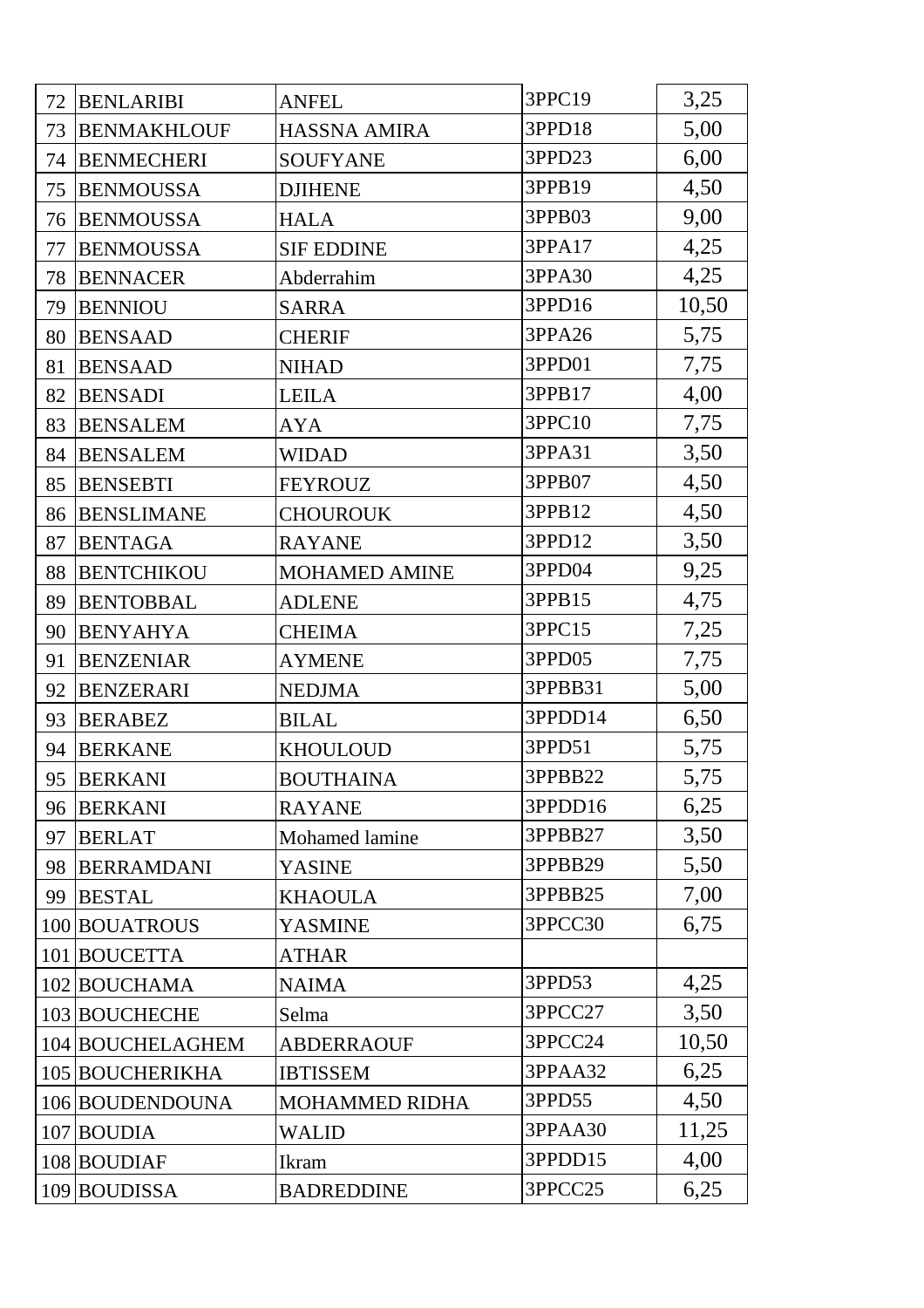| 110 BOUDJIZA      | <b>AICHA DJAZIA</b>        | 3PPBB23 | 5,50  |
|-------------------|----------------------------|---------|-------|
| 111 BOUFFENARA    | <b>AMINA RIMA</b>          | 3PPAA29 | 5,25  |
| 112 BOUGHEILA     | <b>NAWFEL</b>              | 3PPBB35 | 3,00  |
| 113 BOUGUECHTOULI | <b>BILAL</b>               | 3PPBB34 | 4,00  |
| 114 BOUGUERCHE    | <b>SAFA NOUR EL HOUDA</b>  | 3PPCC38 | 13,00 |
| 115 BOUHABILA     | <b>HOUSNA</b>              | 3PPAA38 | 6,00  |
| 116 BOUHADEF      | <b>ABDELHAK</b>            | 3PPAA41 | 6,75  |
| 117 BOUHADJAR     | <b>MOHAMED</b>             | 3PPCC35 | 3,00  |
| 119 BOUHALASSA    | <b>RATIBA</b>              | 3PPCC40 | 7,00  |
| 118 BOUHENGUEL    | <b>ZAHRA REYANE</b>        | 3PPAA40 | 6,25  |
| 120 BOUHOUCHE     | <b>ZINEB</b>               | 3PPD56  | 3,25  |
| 121 BOUKELOUA     | <b>AMIR</b>                | 3PPDD24 | 5,75  |
| 122 BOUKERECHE    | Adil                       | 3PPBB33 | 3,00  |
| 123 BOUKEZIOUA    | Houssam eddine             | 3PPCC36 | 3,00  |
| 124 BOUKEZOULA    | <b>ZOULEYKHA</b>           | 3PPDD27 | 7,25  |
| 125 BOUKHALFA     | <b>HAMZA</b>               | 3PPBB37 | 6,50  |
| 126 BOUKHANOUFA   | <b>SADDAM</b>              | 3PPCC39 | 5,25  |
| 127 BOUKHARS      | <b>RABAH</b>               | 3PPAA42 | 4,25  |
| 128 BOUKHEDENA    | <b>BOUTEINA</b>            | 3PPCC37 | 3,25  |
| 129 BOUKHEMIS     | <b>LAMIS</b>               | 3PPAA43 | 6,25  |
| 130 BOUKHOUIETE   | <b>ABDERAOUF</b>           | 3PPDD25 | 5,25  |
| 131 BOULACHAB     | Larbi Mohamed Chaouki      | 3PPAA39 | 4,75  |
| 132 BOULADJOUL    | <b>RADHIA</b>              | 3PPDD26 | 7,50  |
| 133 BOULAICHE     | <b>ABDELGHAFOUR</b>        | 3PPBB36 | 3,75  |
| 134 BOULEGHLEM    | <b>NESRINE</b>             | 3PPBB38 | 4,75  |
| 135 BOULKHELOUA   | <b>AMIR</b>                | 3PPBB09 | 4,50  |
| 136 BOULKROUNE    | <b>EL HACENE</b>           | 3PPCC23 | 5,75  |
| 137 BOUMEDINE     | MOHAMED LYAMINE            | 3PPAA21 | 3,75  |
| 138 BOUMERFEG     | ZAKARIA RAMZI              | 3PPDD12 | 9,50  |
| 139 BOUNEMRI      | <b>FAIROUZ</b>             | 3PPDD09 | 7,50  |
| 140 BOURAGHDA     | <b>ISLAM</b>               | 3PPBB18 | 5,50  |
| 141 BOURAHIL      | <b>RANIA</b>               | 3PPBB20 | 5,75  |
| 143 BOURAOUI      | <b>HAITHEM MED GHAZALI</b> | 3PPA48  | 8,75  |
| 144 BOURAS        | <b>NOUZHA FERIAL</b>       | 3PPD48  | 4,75  |
| 142 BOUROKBA      | <b>EL KAHINA</b>           | 3PPDD04 | 6,00  |
| 145 BOUROUIS      | <b>IHSENE</b>              | 3PPAA27 | 4,00  |
| 146 BOUROUROU     | <b>AICHA</b>               | 3PPAA20 | 3,25  |
| 147 BOUROUROU     | <b>FOUAD</b>               | 3PPCC14 | 4,00  |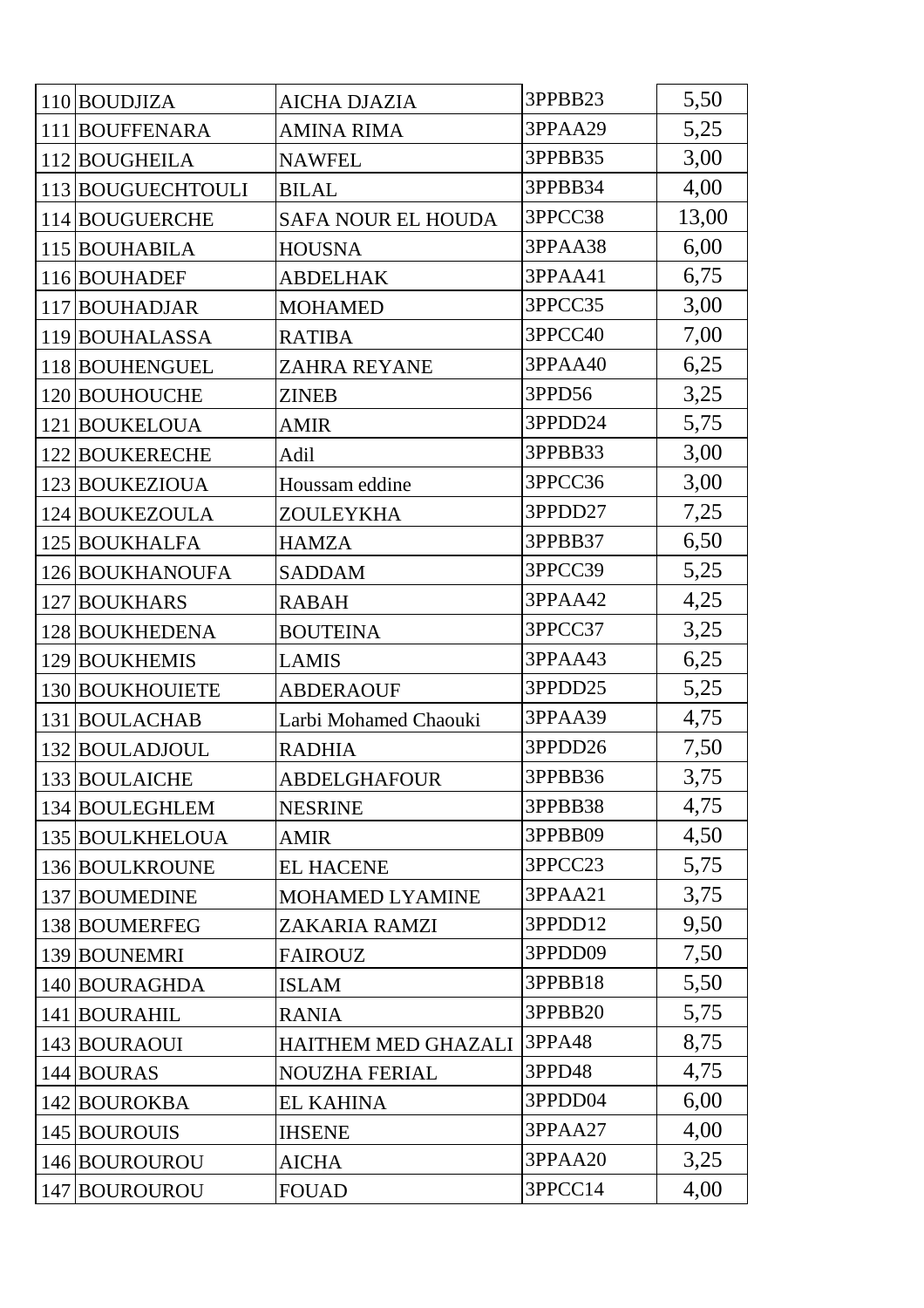| 150 BOUSBOUA   | <b>RANIA</b>           | 3PPAA26 | 7,25  |
|----------------|------------------------|---------|-------|
| 148 BOUSRIEF   | <b>KHADIDJA</b>        | 3PPCC19 | 10,25 |
| 149 BOUSSEBOUA | <b>HADJER</b>          | 3PPCC18 | 5,00  |
| 151 BOUSSELB   | <b>ABDELHEK</b>        | 3PPCC21 | 5,00  |
| 152 BOUTEBAKH  | <b>AIMENE ELKHATIB</b> | 3PPBB13 | 4,25  |
| 153 BOUTI      | <b>NASSIM</b>          | 3PPA51  | 10,75 |
| 154 BOUTIOUTA  | <b>ABDERAHMANE</b>     | 3PPBB10 | 2,50  |
| 155 BOUYOUCEF  | <b>ALAEDDINE</b>       | 3PPD50  | 6,50  |
| 156 BOUZEKRI   | <b>OUSSAMA</b>         | 3PPAA17 | 3,00  |
| 157 BOUZERIDA  | <b>ZOUBIDA RAYANE</b>  | 3PPCC10 | 4,00  |
| 158 BOUZERZOUR | <b>KOUTEIBA</b>        | 3PPD13  | 8,25  |
| 159 BOUZID     | <b>DHILAL EDDINE</b>   | 3PPD28  | 5,75  |
| 160 BRADAI     | <b>AYMENE</b>          | 3PPB11  | 7,75  |
| 161 BRAHMIA    | <b>YASSER</b>          | 3PPD06  | 7,25  |
| $162$ BRIKI    | <b>RABEH</b>           | 3PPB21  | 3,50  |
| $163$ CEDAH    | <b>AMIRA</b>           | 3PPC11  | 7,75  |
| 164 CHAFER     | <b>RANDA</b>           | 3PPC20  | 5,75  |
| $165$ CHAIR    | <b>AOUATEF</b>         | 3PPA23  | 4,00  |
| 166 CHEBBAH    | <b>SOUFIANE</b>        | 3PPA29  | 6,00  |
| 167 CHEBBOUR   | <b>NABIL</b>           | 3PPB18  | 3,50  |
| 168 CHEBOUKI   | YASMINE                | 3PPD22  | 3,50  |
| 169 CHEHILLI   | <b>SOUMIA</b>          | 3PPC24  | 5,50  |
| 170 CHELIGHEM  | <b>MOUNSIF</b>         | 3PPC17  | 2,50  |
| 171 CHELIGHEM  | SAMI                   | 3PPC27  | 5,00  |
| 172 CHELIHI    | <b>OUSSAMA</b>         | 3PPA38  | 4,50  |
| 173 CHENNAF    | <b>ANOUAR</b>          | 3PPD21  | 6,00  |
| 174 CHENNI     | <b>FATIHA</b>          | 3PPA19  | 8,00  |
| 175 CHERBITI   | <b>ACHREF EDDINE</b>   | 3PPB04  | 5,00  |
| $176$ CHITTI   | <b>KATIA</b>           | 3PPD02  | 7,75  |
| 177 CHOUACHE   | ZAKARIA                | 3PPC12  | 8,75  |
| $178$ DAIF     | <b>SAMIA</b>           | 3PPC21  | 5,50  |
| 179 DAOUDI     | <b>KHAWLA</b>          | 3PPD09  | 8,25  |
| 180 DEBOUCHA   | <b>BILAL</b>           | 3PPA36  | 2,50  |
| 181 DEHANA     | <b>HABIBA</b>          | 3PPCC46 | 10,50 |
| 182 DEHIMI     | <b>MOHAMED RACHID</b>  | 3PPBB53 | 5,50  |
| 183 DELIOU     | <b>KHAOULA NARIMEN</b> | 3PPBB40 | 3,50  |
| 184 DENIA      | <b>CHIRAZ</b>          | 3PPAA47 | 2,50  |
| 185 DERRAREDJ  | <b>MOHAMED AMINE</b>   | 3PPAA49 | 6,00  |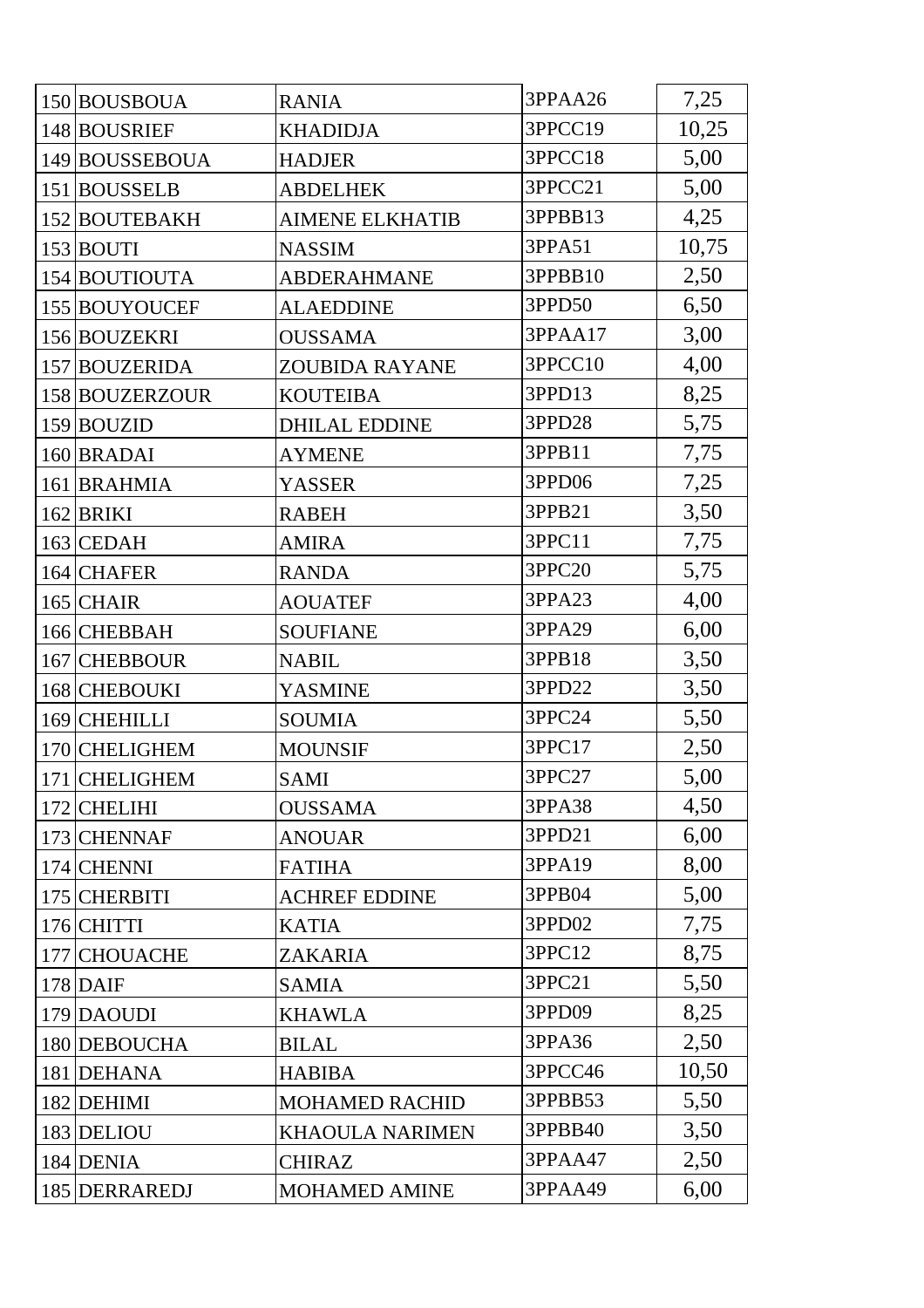| $186$ DIB      | <b>EL HOCINE</b>      | 3PPBB49 | 4,00  |
|----------------|-----------------------|---------|-------|
| 187 DJAALAB    | <b>HANANE</b>         | 3PPAA45 | 5,75  |
| 188 DJABALI    | Zineelabidine         | 3PPDD28 | 6,25  |
| 189 DJABALLAH  | <b>LAHCENE</b>        | 3PPCC56 | 2,50  |
| $190$ DJABI    | <b>YOUSRA</b>         | 3PPA56  | 7,50  |
| 191 DJAIDJA    | <b>NOUR EL HOUDA</b>  | 3PPBB48 | 8,75  |
| 192 DJEBAILI   | <b>RANDA</b>          | 3PPAA51 | 3,50  |
| 193 DJEBASSI   | <b>ABIR</b>           | 3PPDD30 | 8,75  |
| 194 DJEBBAR    | <b>ABDELHAFID</b>     | 3PPBB44 | 5,00  |
| 195 DJEDDAR    | <b>BOUCHRA</b>        | 3PPAA44 | 5,75  |
| 196 DJEDDAR    | <b>HIND</b>           | 3PPCC44 | 12,25 |
| 197 DJEGHIM    | <b>MOHAMED ANIS</b>   | 3PPBB43 | 3,00  |
| 198 DJERBELLOU | <b>ROUBEILA</b>       | 3PPCC41 | 3,75  |
| 199 DJESSAS    | <b>NACEREDDIN</b>     | 3PPDD19 | 9,75  |
| 200 DRAOUAT    | <b>ABDALLAH ADEL</b>  | 3PPA53  | 7,50  |
| 201 EL HAMEL   | <b>SARA RAYEN</b>     | 3PPDD31 | 5,75  |
| 202 ELANNAB    | <b>YASMINA</b>        | 3PPDD18 | 6,75  |
| 203 EUTAMENE   | <b>MOHAMED</b>        | 3PPBB54 | 5,25  |
| $204$ FAFA     | <b>MERIEM</b>         | 3PPC30  | 2,50  |
| $205$ FEDSI    | <b>MADJDA</b>         | 3PPC29  | 9,75  |
| 206 FELLOUS    | <b>ABDERRAOUF</b>     | 3PPB37  | 6,25  |
| 207 FENNICHE   | <b>LEYLA</b>          | 3PPDD52 | 9,25  |
| 208 FERDI      | <b>SALIHA</b>         | 3PPDD40 | 8,25  |
| 209 FERGANI    | <b>HANANE</b>         | 3PPC31  | 13,25 |
| $210$ FILALI   | <b>BOUMEDDIENE</b>    | 3PPA14  | 3,00  |
| 211 FILALI     | <b>OETADA</b>         | 3PPA11  | 3,00  |
| $212$ FILALI   | <b>SOUFYANE</b>       | 3PPC37  | 3,50  |
| 213 FORTAS     | <b>AMIR</b>           | 3PPDD45 | 2,50  |
| $214$ GAHAM    | <b>ANITA</b>          | 3PPDD39 | 7,00  |
| $215$ GAOUA    | <b>MUSTAPHA</b>       | 3PPDD47 | 3,50  |
| 216 GHACHA     | <b>YANIS</b>          | 3PPB30  | 5,75  |
| 217 GHELLAB    | <b>MONCEF</b>         | 3PPB43  | 9,75  |
| 218 GHERZI     | <b>Badreddine</b>     | 3PPCC31 | 6,50  |
| 219 GHOZLANE   | <b>ABDELHAMID</b>     | 3PPDD42 | 3,75  |
| 220 GOUAMI     | <b>MOHAMMED AMINE</b> | 3PPB32  | 4,25  |
| 221 GOUMEIDA   | <b>RANIA</b>          | 3PPC44  | 5,00  |
| 222 GUENDOUZ   | <b>MOHAMMED</b>       | 3PPC36  | 8,25  |
| 223 GUENDOUZI  | <b>IBTISSEM</b>       | 3PPB29  | 5,75  |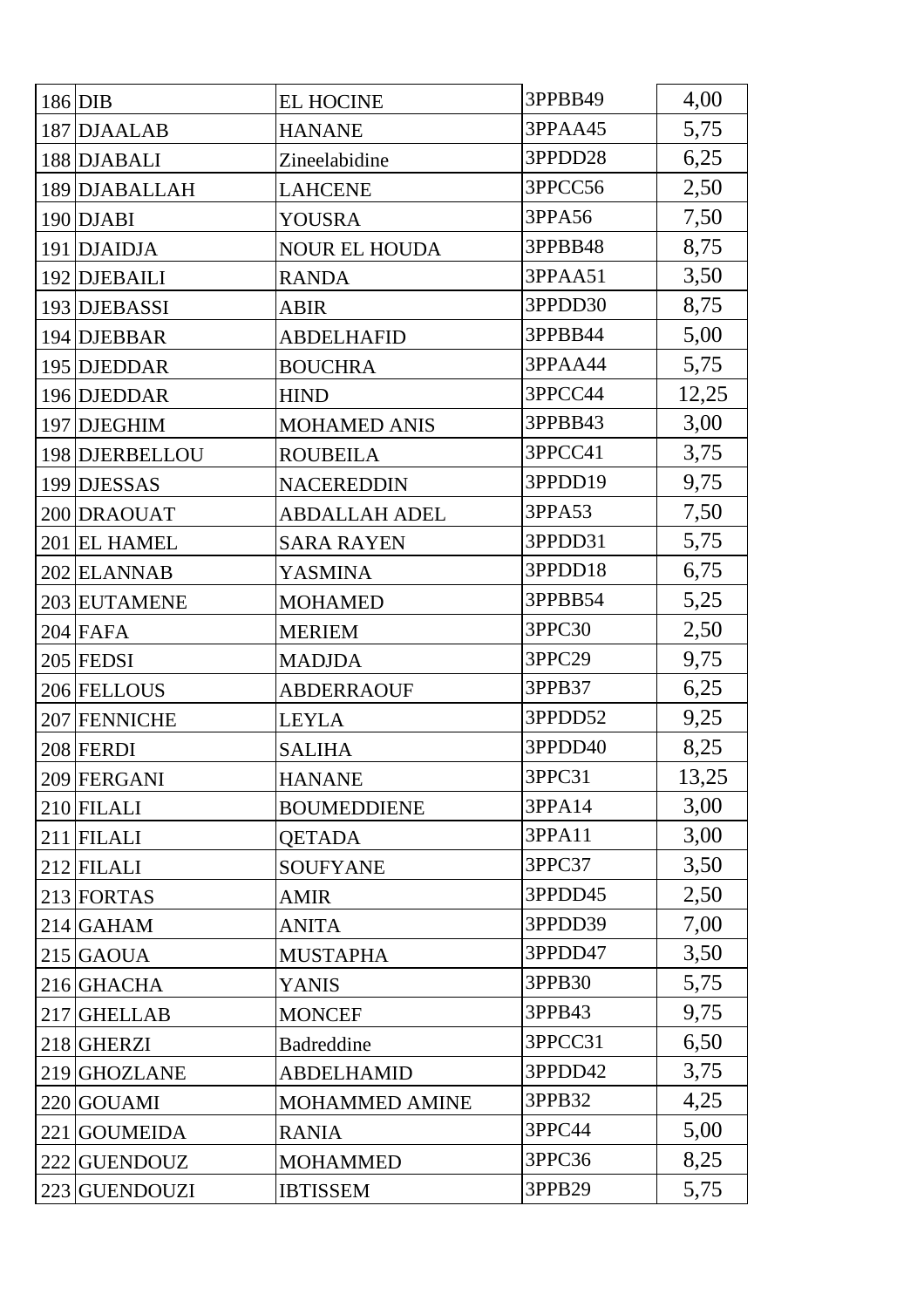| 224 GUENFOUD    | <b>ILHEM</b>         | 3PPC40  | 9,00 |
|-----------------|----------------------|---------|------|
| 225 GUERBA      | <b>MOSAAB</b>        |         |      |
| 226 GUERRAICHE  | <b>AHMED</b>         | 3PPD52  | 7,00 |
| 227 GUERZI      | <b>IMANE</b>         | 3PPDD46 | 4,50 |
| 228 GUITTOUM    | <b>DJAMEL EDDINE</b> | 3PPAA36 | 3,00 |
| 229 HABES       | <b>SOUHAD NAHLA</b>  | 3PPBB30 | 3,00 |
| 230 HACHANI     | <b>IMENE</b>         | 3PPCC29 | 3,00 |
| 231 HACHEMI     | <b>KHALIL</b>        | 3PPD54  | 3,50 |
| 232 HADIDI      | <b>LYDIA</b>         | 3PPAA34 | 8,00 |
| $233$ HADJI     | <b>ABDERRAHMEN</b>   | 3PPDD17 | 4,00 |
| $234$ HADJI     | <b>RIMA</b>          | 3PPAA28 | 7,50 |
| 235 HALIMI      | <b>LILIA KAMIR</b>   | 3PPBB24 | 5,25 |
| 236 HAMADDOUCHE | YAHIYA               | 3PPAA37 | 2,75 |
| 237 HAMANE      | <b>MOHAMED ILYES</b> | 3PPCC33 | 4,00 |
| 238 HAMEL       | <b>MOHAMED</b>       | 3PPCC34 | 6,50 |
| 239 HAMIDET     | khadidja             | 3PPBB28 | 5,00 |
| 240 HAMIDI      | <b>WALID</b>         | 3PPBB32 | 5,25 |
| 241 HAMMOUDA    | <b>BELKACEM</b>      | 3PPCC28 | 5,25 |
| 242 HAMZAOUI    | <b>DORSAF</b>        | 3PPA01  | 5,50 |
| 243 HAMZAOUI    | <b>MARIA RAYAN</b>   | 3PPCC26 | 6,75 |
| 244 HAMZI       | <b>LOUBNA</b>        | 3PPAA33 | 5,00 |
| 245 HAROUAKA    | <b>SARA</b>          | 3PPAA31 | 8,50 |
| 246 HASSIANE    | <b>KHALED</b>        | 3PPCC32 | 6,50 |
| 247 HASSINI     | <b>SOUAD</b>         | 3PPBB26 | 2,50 |
| 248 HEDNA       | <b>RYCEL</b>         | 3PPAA35 | 2,75 |
| 249 HELILOU     | <b>RIMA</b>          | 3PPC05  | 4,50 |
| 250 HOUACINE    | <b>ABDENOUR</b>      | 3PPB26  | 4,00 |
| 251 HOUARI      | <b>CHEIMA</b>        | 3PPD25  | 5,00 |
| 252 HOURIA      | <b>SOFIANE</b>       | 3PPA45  | 4,75 |
| 253 KAABECHE    | <b>SARRA</b>         | 3PPC25  | 9,50 |
| 254 KAMELI      | <b>MOHAMED RAMZI</b> | 3PPB27  | 2,75 |
| 255 KAMOUCHE    | <b>NAHLA</b>         | 3PPC02  | 6,00 |
| 257 KAROUT      | <b>NESMA</b>         | 3PPB20  | 4,00 |
| 256 KARRAD      | <b>SOFIANE</b>       | 3PPB24  | 4,50 |
| 258 KASFAR      | <b>MOHIEDDINE</b>    | 3PPB16  | 3,50 |
| 259 KEDJTA      | RACHA AMIRA          | 3PPC04  | 6,00 |
| 260 KEFSI       | Lokmane              | 3PPD10  | 4,50 |
| 261 KELAIAIA    | <b>JOUHAINA</b>      | 3PPA33  | 7,75 |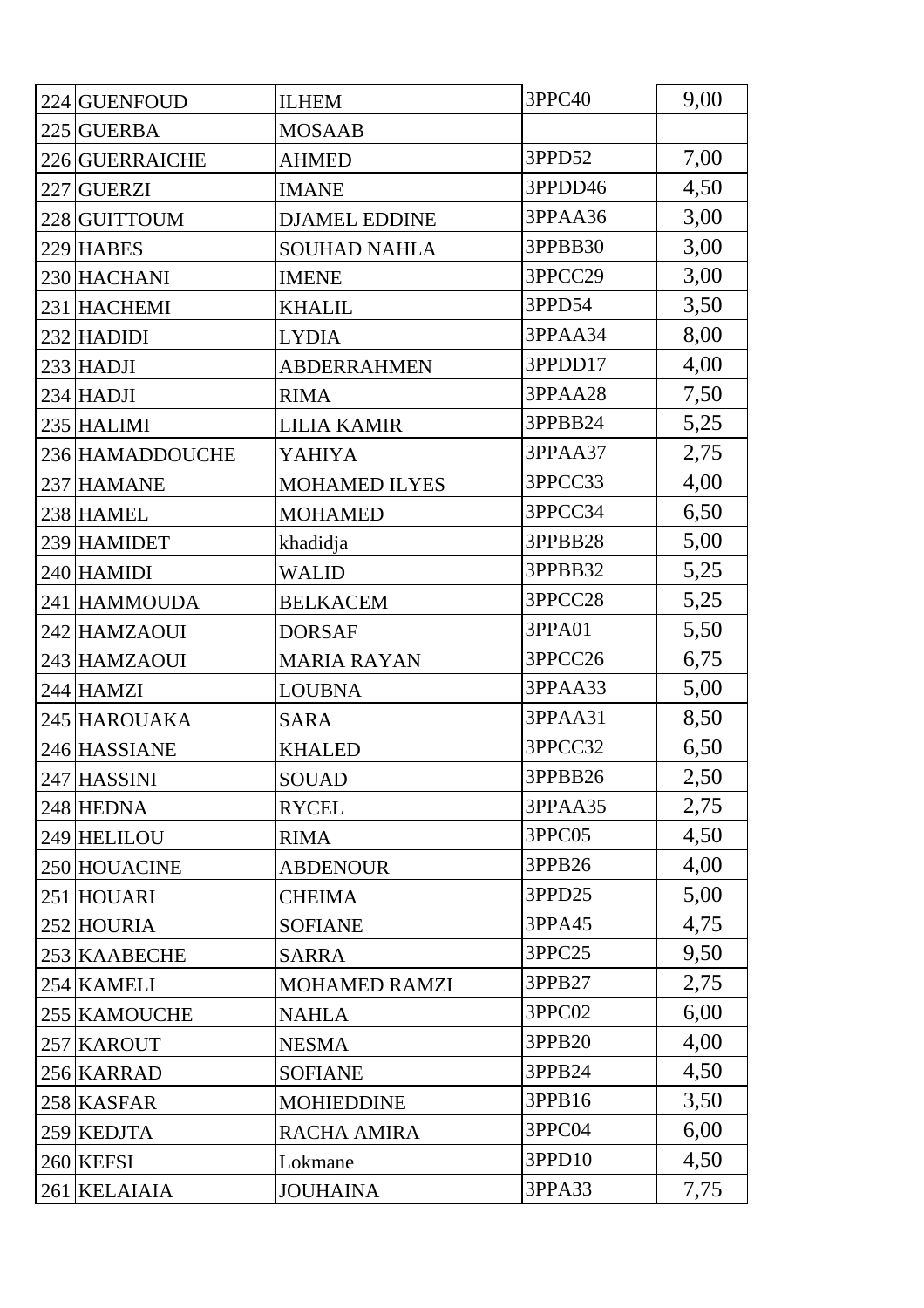| 262 KERDOUCI    | <b>MEHDI</b>               | 3PPA43  | 4,50  |
|-----------------|----------------------------|---------|-------|
| 263 KERKOUB     | <b>HOUCINE</b>             | 3PPD17  | 7,75  |
| 264 KHACEF      | <b>NABIL</b>               | 3PPB28  | 3,00  |
| 265 KHEDIDJA    | <b>NADA</b>                | 3PPC01  | 3,50  |
| 266 KHELLADI    | <b>AYYOUB</b>              | 3PPB09  | 8,50  |
| 267 KHELLAS     | <b>Islam MOHAMED Rafik</b> | 3PPC07  | 6,25  |
| 268 KHEN        | <b>DJAAFAR</b>             | 3PPA21  | 5,50  |
| 269 KHERBACHE   | <b>MOHAMED ANIS</b>        | 3PPD26  | 3,75  |
| 270 KHERIEF     | <b>KHADIDJA</b>            | 3PPC26  | 4,50  |
| 271 KHETAF      | <b>RAHMA</b>               | 3PPD43  | 5,25  |
| 272 KHEYAR      | <b>DEHIA</b>               | 3PPAA14 | 7,25  |
| $273$ KHIAT     | YOUCEF ALAA EDDINE         | 3PPD45  | 2,50  |
| 274 KINIOUAR    | <b>ADEL</b>                | 3PPAA02 | 3,00  |
| 275 KIOUAS      | <b>LOUBNA</b>              | 3PPAA55 | 3,50  |
| 276 KIROUR      | <b>BILLEL</b>              | 3PPCC03 | 11,75 |
| 277 KOUACHI     | <b>BOCHRA</b>              | 3PPC49  | 7,75  |
| 278 KRIOUI      | <b>MOURAD</b>              | 3PPC51  | 10,50 |
| 279 LAADJAL     | <b>IKRAM</b>               | 3PPBB02 | 3,75  |
| 282 LABSIS      | <b>AYMENE</b>              | 3PPC45  | 5,75  |
| 283 LADACI      | Anissa                     | 3PPC56  | 5,50  |
| 284 LADOUR      | <b>BOUCHRA</b>             | 3PPD31  | 4,75  |
| $285$ LAFI      | <b>ABDERRAHMENE</b>        | 3PPC47  | 3,50  |
| 286 LAFRIT      | <b>ILHEM</b>               | 3PPAA10 | 14,25 |
| $287$ LAIB      | EL MOUATEZ BILAH           | 3PPB55  | 5,50  |
| $288$ LAIDI     | <b>AHMED ABDELKAHAR</b>    | 3PPD35  | 10,00 |
| 289 LAIEB       | <b>HOUSSEM</b>             | 3PPAA01 | 2,75  |
| 290 LAISSAOUI   | <b>IMENE</b>               | 3PPD33  | 7,50  |
| 291 LAKHDAR     | <b>KHAOULA</b>             | 3PPD39  | 8,50  |
| 280 LALA BOUALI | <b>FAROUK</b>              | 3PPC46  | 5,75  |
| 292 LAMARA      | <b>AMEL</b>                | 3PPB54  | 2,50  |
| 293 LANASRI     | <b>MERIEM</b>              | 3PPCC06 | 7,50  |
| 294 LAOUAR      | <b>MEYSSOUNE</b>           | 3PPCC48 | 8,75  |
| 295 LAOUIRA     | YASSER                     | 3PPCC54 | 3,25  |
| 296 LARKEM      | <b>MOUAADH</b>             | 3PPBB41 | 3,00  |
| 297 LASMAR      | <b>AMANI</b>               | 3PPCC42 | 5,25  |
| 298 LASMARI     | <b>MANEL</b>               | 3PPCC50 | 4,50  |
| 299 LATRECHE    | <b>YASMINE</b>             | 3PPCC47 | 8,50  |
| 281 LAZIRI      | <b>RAYAN</b>               | 3PPCC01 | 6,25  |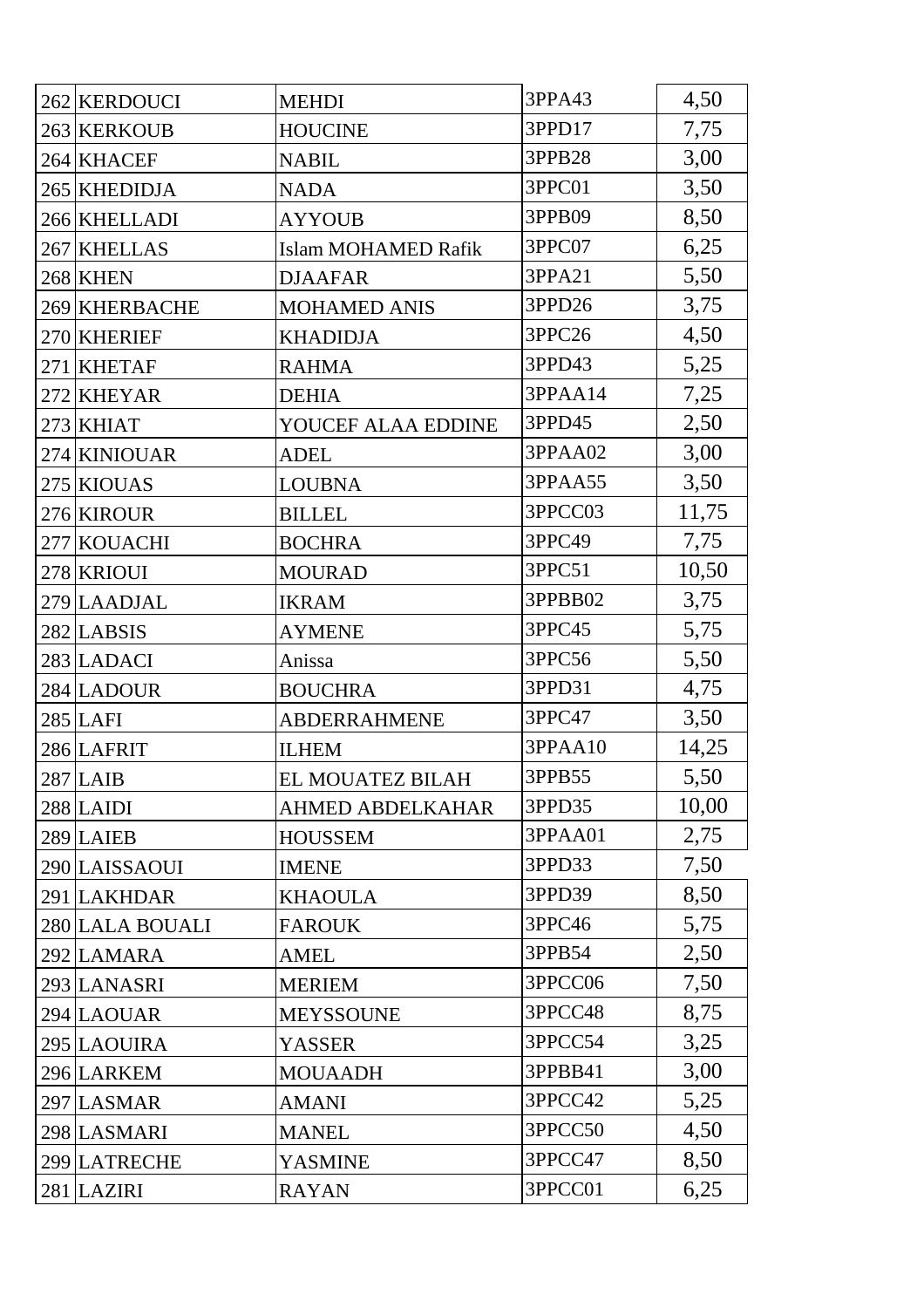| 300 LEBEZE      | Islam Ramzi                | 3PPBB50 | 8,00 |
|-----------------|----------------------------|---------|------|
| 301 LEMZERRI    | AYA                        | 3PPA54  | 9,25 |
| $302$ LITIM     | <b>HOUARI</b>              | 3PPAA48 | 8,25 |
| 303 LOUADFEL    | <b>ROUBEILA</b>            | 3PPDD38 | 4,50 |
| 304 MAALEM      | <b>SAMY</b>                | 3PPBB39 | 6,00 |
| 305 MADDI       | <b>KARIMA</b>              | 3PPDD29 | 7,25 |
| <b>306 MADI</b> | <b>NOUZHA</b>              | 3PPDD34 | 3,00 |
| 307 MADJIDI     | <b>CHEMSE DDINE</b>        | 3PPBB45 | 8,50 |
| 308 MADOURI     | <b>ABDESSAMED</b>          | 3PPBB51 | 4,00 |
| 309 MAHCENE     | <b>SOMIA</b>               | 3PPDD35 | 6,00 |
| 310 MAHDJAR     | <b>MANAL</b>               | 3PPDD21 | 7,75 |
| 311 MAHMOUDI    | <b>LAMIS</b>               | 3PPDD32 | 8,25 |
| 312 MALEK       | <b>SABRINA</b>             | 3PPAA46 | 3,00 |
| 313 MALLEM      | YASSER                     | 3PPAA52 | 3,25 |
| 314 MANSEUR     | <b>BOUCHRA</b>             | 3PPCC51 | 5,25 |
| 315 MANSOUR     | <b>HAMZA</b>               | 3PPCC53 | 4,75 |
| 316 MANSOURI    | <b>FARES</b>               | 3PPB23  | 6,00 |
| 317 MANSOURI    | <b>SOHYB</b>               | 3PPB13  | 3,00 |
| 318 MAOUCHE     | <b>AYOUB</b>               | 3PPC06  | 4,75 |
| 319 MAOUCHE     | <b>MOHAMED AMINE</b>       | 3PPD20  | 4,25 |
| 320 MARMI       | <b>AHMED NOUR EL ISLEM</b> | 3PPC22  | 7,75 |
| 321 MAZIANI     | <b>AMINE</b>               | 3PPA10  | 6,00 |
| 322 MEBIROUK    | <b>AKRAM AMMAR</b>         | 3PPB22  | 7,00 |
| 323 MEDDOURI    | <b>FAHEM</b>               | 3PPD14  | 3,75 |
| 324 MEDJEBOURI  | <b>RANDA</b>               | 3PPA25  | 4,50 |
| 325 MEGHEZZI    | <b>ISLAM ZAKI EDDINE</b>   | 3PPD19  | 5,25 |
| 326 MEGHRAOUI   | <b>ASMA</b>                | 3PPC09  | 6,50 |
| 327 MEGHRAOUI   | <b>MOULOUD</b>             | 3PPD29  | 3,00 |
| 328 MEGHRICHE   | <b>NOUR EL IMEN</b>        | 3PPA18  | 5,00 |
| 329 MEHAOUCHI   | Haythem                    | 3PPC14  | 5,50 |
| 330 MEHSAS      | <b>MOHAMMED NAZIM</b>      | 3PPA37  | 5,75 |
| 331 MEKHALFA    | <b>HOCINE</b>              | 3PPC16  | 4,25 |
| 332 MEKHALFA    | <b>SALAH</b>               | 3PPC28  | 4,75 |
| 333 MEKHERBECHE | ZAKARIA                    | 3PPA42  | 6,50 |
| 334 MENAI       | <b>IMENE</b>               | 3PPD08  | 8,25 |
| 335 MENAIFI     | <b>MALAK IBTISSEM</b>      | 3PPA34  | 5,25 |
| 336 MERABTI     | <b>MARWA</b>               | 3PPA32  | 6,75 |
| 337 MERAIHIA    | <b>LYES</b>                | 3PPA20  | 6,25 |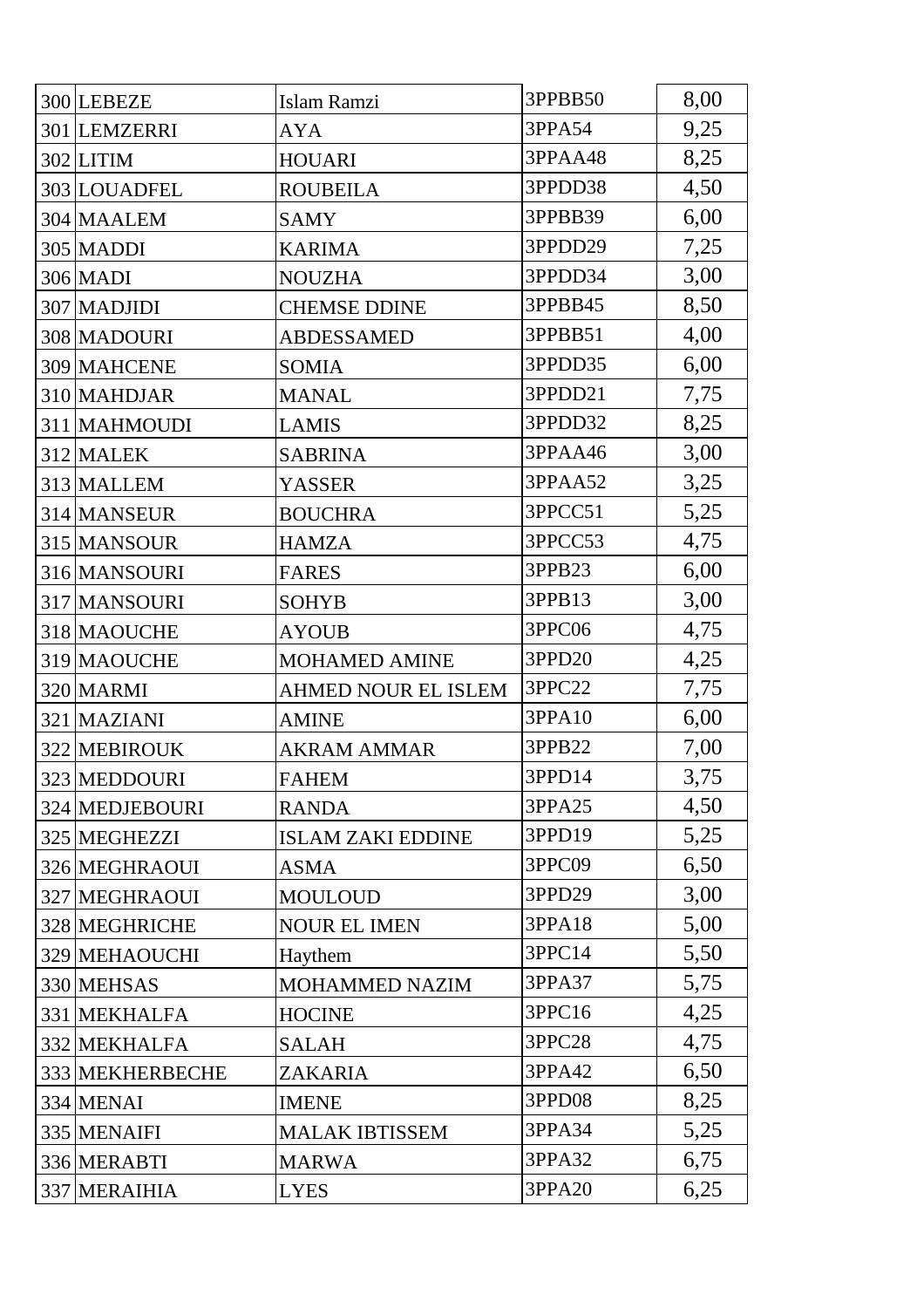| 338 MERBAI        | <b>MOUFDI ABDELJALLIL</b> | 3PPB08  | 5,00 |
|-------------------|---------------------------|---------|------|
| 339 MEREDDEF      | <b>OMAIMA</b>             | 3PPA41  | 2,75 |
| 340 MERIBOUT      | <b>DJIHANE</b>            | 3PPA05  | 4,75 |
| 341 MERZA         | YAHYA RAFIK               | 3PPDD43 | 6,50 |
| 342 MESSAI        | <b>MERIEM NIHAL</b>       | 3PPB41  | 4,25 |
| 343 MESSAOUDI     | <b>ETTAYEB</b>            | 3PPDD53 | 6,00 |
| 344 MESSIR        | <b>HALLA</b>              | 3PPA04  | 6,00 |
| 345 MESSIR        | <b>HIBA</b>               | 3PPB39  | 8,25 |
| 346 MEZAACHE      | <b>BORHANE EDDINE</b>     | 3PPA08  | 4,00 |
| 347 MEZIANE       | <b>MOHAMED</b>            | 3PPB40  | 3,00 |
| 348 MEZIANI       | <b>ISMAHANE</b>           | 3PPC38  | 4,75 |
| 349 MIHOUBI       | <b>KARIMA</b>             | 3PPA03  | 6,25 |
| 350 MILOUDI       | <b>HANANE</b>             | 3PPA15  | 2,50 |
| 351 MOKDAD        | <b>SAMIHA</b>             | 3PPC39  | 5,25 |
| 352 MORDJANA      | <b>AMANI</b>              | 3PPB38  | 5,50 |
| 353 MOSBAH        | <b>FATMA</b>              | 3PPA02  | 5,75 |
| 354 MOSBAH        | <b>WAFIA</b>              | 3PPA13  | 3,00 |
| 355 MOULAI        | <b>HINDA</b>              | 3PPDD41 | 8,00 |
| 356 MOUSSA EL MAL | <b>AMIR</b>               | 3PPDD50 | 5,25 |
| 357 MOUSSAOUI     | <b>AFRA</b>               | 3PPB35  | 7,50 |
| 358 NADJAR        | <b>MOHAMED</b>            | 3PPDD37 | 4,75 |
| 359 NAHAL         | <b>SANA</b>               | 3PPC35  | 8,25 |
| 360 NAMER         | <b>SOFIANE</b>            | 3PPC34  | 3,25 |
| 361 NASRI         | <b>MOHAMMED RAMI</b>      | 3PPDD49 | 4,75 |
| 362 NEBBACHE      | <b>YASMINE</b>            | 3PPA06  | 4,00 |
| 363 NECER         | <b>BILEL</b>              | 3PPBB42 | 3,25 |
| 364 NEKACHE       | <b>ANIS</b>               | 3PPCC55 | 6,50 |
| 365 NEMAMCHA      | <b>IKRAM</b>              |         |      |
| 366 NIA           | <b>NABILA</b>             | 3PPDD22 | 7,00 |
| 367 NOUAR         | <b>LEZHAR</b>             | 3PPBB52 | 4,00 |
| 368 NOUIOUA       | <b>RABAB</b>              | 3PPA52  | 5,00 |
| 369 NOURI         | <b>AMINA</b>              | 3PPAA54 | 3,25 |
| 370 OUADFEL       | <b>ABDELMALEK</b>         | 3PPDD23 | 4,00 |
| 371 OUAGLAL       | <b>INES</b>               | 3PPAA50 | 3,50 |
| 372 OUCHTATI      | <b>AICHA</b>              | 3PPDD36 | 4,75 |
| 373 OUCHTATI      | <b>NEDJLA</b>             | 3PPCC49 | 3,00 |
| 374 OULMI         | EL FAKHOURI RAHIM         | 3PPCC45 | 9,75 |
| 375 OUREDJAL      | ALI                       | 3PPAA53 | 7,25 |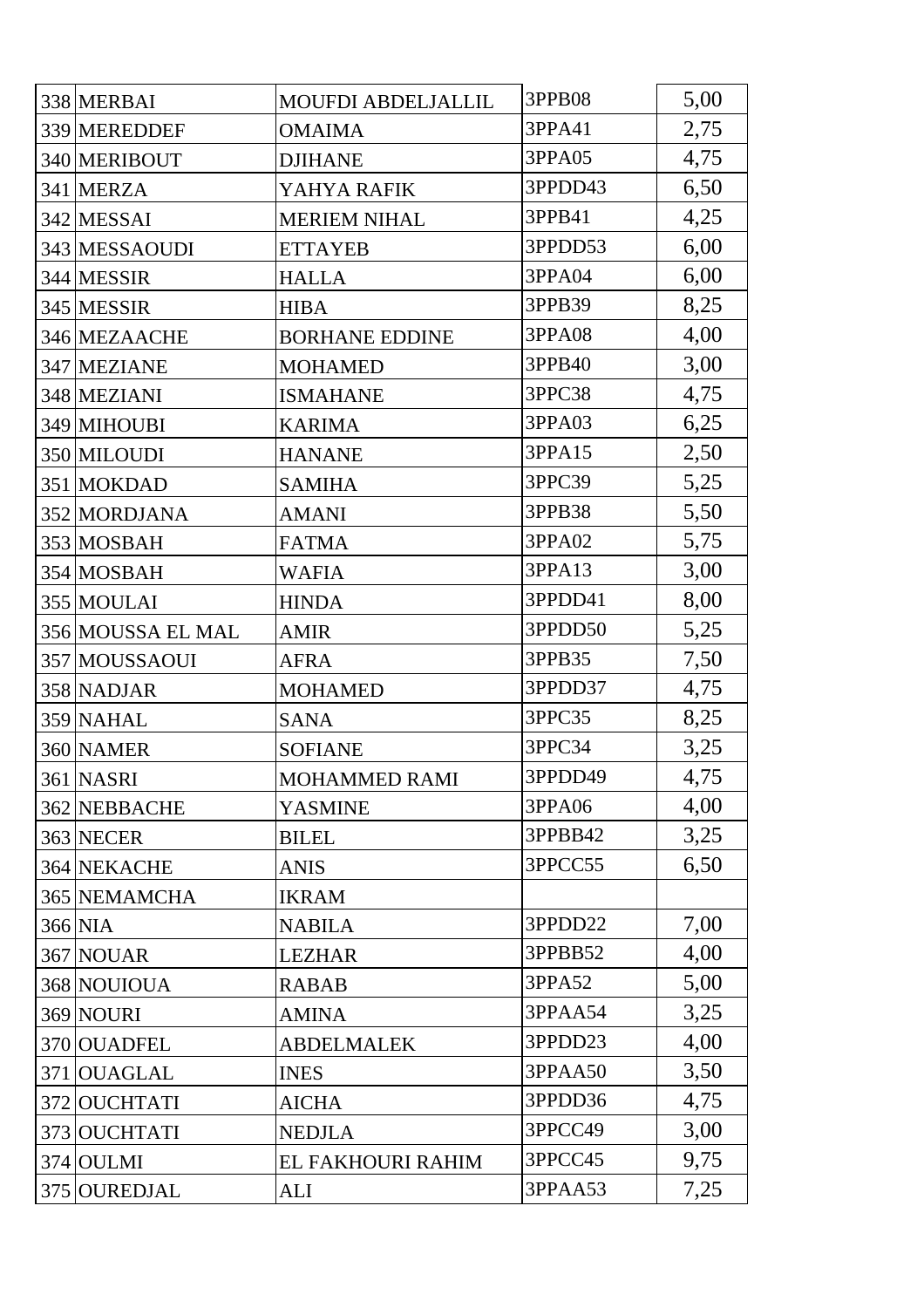| 376 OUSLIMANI      | <b>CHAIMA</b>               | 3PPDD20    | 5,25  |
|--------------------|-----------------------------|------------|-------|
| 377 RABEHI         | <b>ZINE EL ABIDDINE</b>     | 3PPCC43    | 4,00  |
| 378 RADJIL         | <b>HADJER</b>               | 3PPA55     | 2,75  |
| 379 RAHMANI        | Mohamed Cherif              | 3PPDD33    | 5,75  |
| 380 RAIS           | <b>SMAIL</b>                | 3PPBB47    | 5,50  |
| 381 RECHAM         | <b>RANIA</b>                | 3PPCC52    | 7,00  |
| 382 REDJEM         | <b>RAYENE</b>               |            |       |
| 383 REDOUANE       | <b>ROUMEISSA</b>            | 3PPBB46    | 3,00  |
| 384 REHIOUI        | <b>IKHLAS</b>               | 3PPCC57    | 4,25  |
| 385 RETIMA         | <b>BESMA</b>                | 3PPBB03    | 3,50  |
| 386 REZZOUG        | <b>AIMEN</b>                | 3PPB56     | 3,00  |
| 387 RIHANE         | <b>NOUR EL ISLAM</b>        | 3PPC55     | 6,25  |
| 388 ROUABHI        | <b>YOUSSOUF</b>             | 3PPC50     | 4,00  |
| 389 SAADA KHELKHAL | <b>DAYA EDDINE</b>          | 3PPB50     | 4,50  |
| 390 SAADOUNE       | <b>MERIEM</b>               | 3PPC53     | 5,25  |
| <b>391 SABRI</b>   | <b>CHERIFA</b>              | 3PPD41     | 4,00  |
| $392$ SAHILI       | Amal                        | 3PPAA08    | 3,75  |
| $393$ SAIDJI       | <b>RAFIK</b>                | 3PPB47     | 8,50  |
| 394 SAIGHI         | <b>SOUHA</b>                | 3PPAA15    | 8,75  |
| 395 SAOUCHI        | <b>FOUZIA</b>               |            |       |
| 396 SAOULI         | <b>SOFIA</b>                | 3PPD36     | 7,00  |
| 397 SAYOUD         | <b>ATMANE</b>               | 3PPAA11    | 5,75  |
| 398 SAYOUD         | <b>OUSSAMA</b>              | 3PPCC04    | 7,50  |
| 399 SEDDIKI        | <b>NADJLA</b>               | 3PPAA07    | 5,75  |
| 400 SEDIRA         | <b>HOUSSEM</b>              | 3PPAA03    | 3,00  |
| 401 SEDKAOUI       | <b>CHERINE</b>              | 3PPCC05    | 8,00  |
| 402 SEGHIR         | <b>ABDALLAH AMIR</b>        | 3PPB48     | 6,00  |
| 403 SELLOUM        | <b>BELGACEM</b>             | 3PPC48     | 6,25  |
| $404$ SELT         | <b>FATEN</b>                | 3PPAA05    | 5,75  |
| 405 SEMMADI        | <b>TAKI EDDINE</b>          | 3PPAA09    | 5,75  |
| $406$ SIAH         | Rayane                      | 3PPAA13    | 10,00 |
| 407 SIFI           | <b>KHALIL</b>               | 3PPC52     | 2,75  |
| 408 SISSAOUI       | <b>SAFA</b>                 | 3PPA47     | 7,00  |
| 409 SISSAOUI       | <b>NEDJLA</b>               | 3PPDD07    | 4,25  |
| 410 SLIMANI        | <b>AKRAM HAMZA</b>          | 3PPAA18    | 3,00  |
| 411 SLOULA         | <b>MOHAMED ZAKI</b>         | 3PPDD06    | 5,50  |
| 412 SOLTANE        | <b>OUMEIMA DJIHENE LINA</b> | $3$ PPCC15 | 6,50  |
| 413 SOLTANI        | LINA OUMAYMA                | 3PPCC09    | 2,50  |